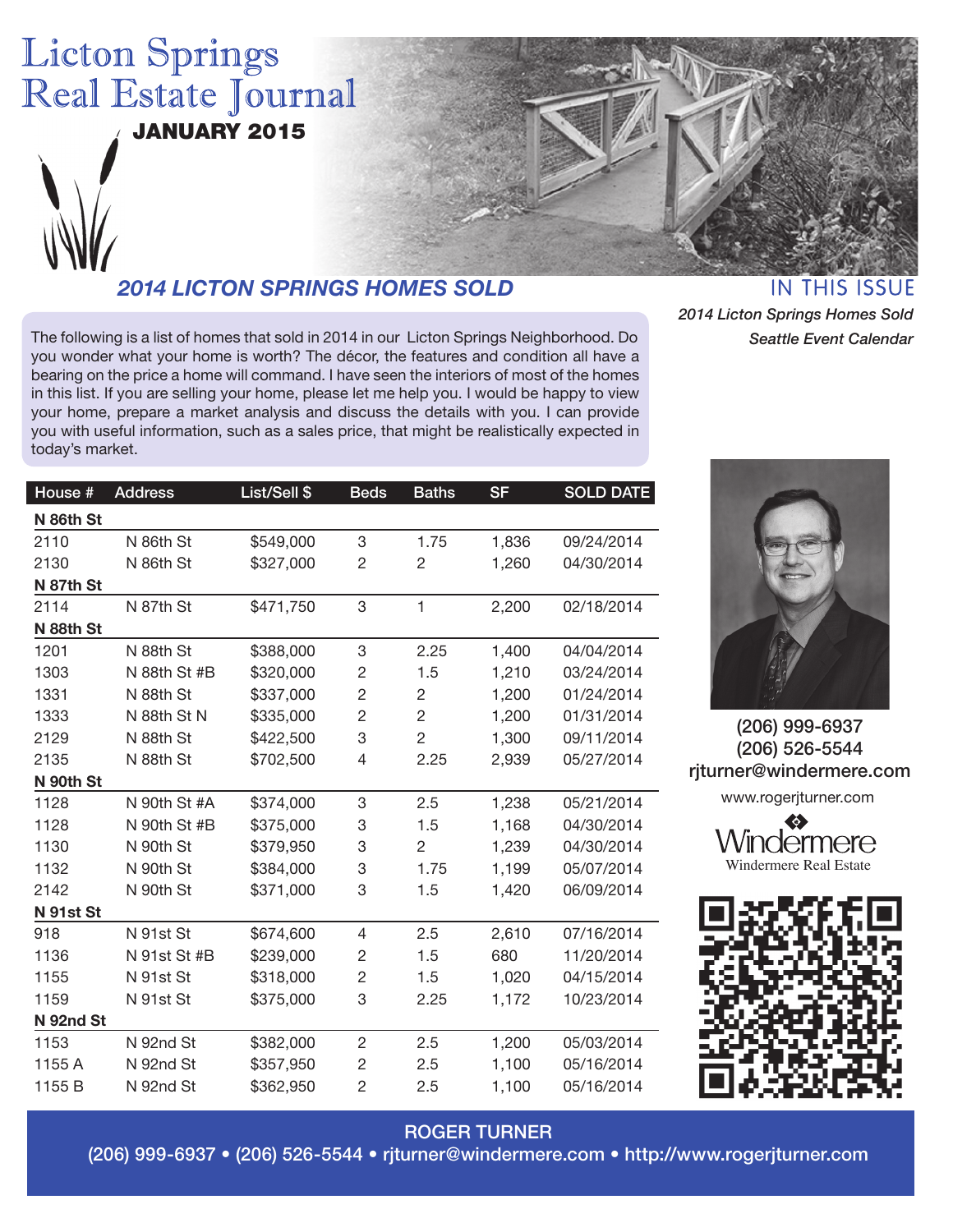### **SEATTLE CALENDAR**

#### THE GREAT SEATTLE RV SHOW

#### FEBRUARY 5 - 8, 2015 Century Link Field

The Great Seattle RV Show is coming: February 5th - 8th, 2015 at CenturyLink Field Events Center. Explore the Northwest's largest display of RVs, experience seminars and demos, browse the latest gadgets and gear, and discover the greatest deals of the year! Explore More, all under one roof, only at the Great Seattle RV Show.

Purchase tickets online for FREE Parking, and receive a complimentary cup of chowder at FX McRory's! The 2015 show features an impressive lineup of seminars, including new presentations from the popular "RV Doctor." Free babysitting on the weekend for the kids. Great prices! Great selection! Great family fun! The Great Seattle RV Show!

#### **SHOW HOURS:**

Thursday & Friday: 11am – 8pm Saturday: 10am – 8pm Sunday: 10am – 5pm

# THE SEATTLE WINE AND FOOD EXPERIENCE Sun, Feb. 22, 2015 Seattle Center

Experience a world tour of wine with special focus on wines from featured wine regions and an array of craft spirits, beer, cider and Northwest chef prepared gourmet bites. Throughout the gastronomical event guests will learn about

Exhibition Hall

|                            | House # Address       | List/Sell \$ |                | Beds Baths SF  |       | <b>SOLD DATE</b> |
|----------------------------|-----------------------|--------------|----------------|----------------|-------|------------------|
| N 93rd St                  |                       |              |                |                |       |                  |
| 921                        | N 93rd St             | \$421,800    | 5              | 1              | 1,800 | 09/21/2014       |
| 1150                       | N 93rd St             | \$385,000    | 3              | 2.5            | 1,680 | 04/15/2014       |
| 1154                       | N 93rd St             | \$436,110    | 3              | 2.5            | 1,770 | 05/20/2014       |
| N 94th St                  |                       |              |                |                |       |                  |
| 1131 A                     | N 94th St             | \$336,000    | 3              | 2.5            | 1,260 | 09/19/2014       |
| N 95th St                  |                       |              |                |                |       |                  |
| 908                        | N 95th St #D          | \$355,000    | 3              | 2.25           | 1,331 | 07/14/2014       |
| 1811                       | N 95th St             | \$424,000    | 3              | $\overline{c}$ | 1,410 | 02/20/2014       |
| N 96th St                  |                       |              |                |                |       |                  |
| 926                        | N 96th St             | \$387,000    | 3              | 2.25           | 1,660 | 04/15/2014       |
| 940                        | N 96th St             | \$375,000    | 3              | 2.25           | 1,650 | 12/12/2014       |
| N 97th St                  |                       |              |                |                |       |                  |
| 925                        | N 97th St #A          | \$375,000    | 3              | 2.5            | 1,530 | 04/19/2014       |
| 927                        | N 97th St #B          | \$360,000    | 3              | 2.5            | 1,530 | 06/04/2014       |
| N 98th St                  |                       |              |                |                |       |                  |
| 933                        | N 98th St #A          |              |                |                |       | 09/01/2014       |
|                            |                       | \$290,000    | $\overline{2}$ | 1.5            | 1,020 |                  |
| N 100th St                 |                       |              |                |                |       |                  |
| 1324                       | N 100th St            | \$166,000    | $\mathbf{1}$   | $\mathbf{1}$   | 1,400 | 05/27/2014       |
| <b>N 101st St</b>          |                       |              |                |                |       |                  |
| 902                        | N 101st St            | \$290,000    | $\overline{c}$ | 1              | 1,100 | 06/11/2014       |
| 920                        | <b>N</b> 101st St     | \$285,000    | $\sqrt{2}$     | $\overline{c}$ | 800   | 09/27/2014       |
| 928                        | <b>N</b> 101st St     | \$230,500    | $\overline{c}$ | 1              | 1,040 | 04/21/2014       |
| 928                        | N 101st St            | \$369,900    | 2              | 1              | 1,040 | 07/24/2014       |
| <b>N 102nd St</b>          |                       |              |                |                |       |                  |
| 923                        | N 102nd St            | \$345,000    | 3              | 1.75           | 960   | 11/30/2014       |
| N 103rd St                 |                       |              |                |                |       |                  |
| 949                        | N 103rd St            | \$250,000    | $\overline{2}$ | 1.5            | 982   | 07/03/2014       |
| <b>N 104th St</b>          |                       |              |                |                |       |                  |
| 913                        | N 104th St            | \$212,000    | $\overline{2}$ | 1.5            | 1,020 | 05/16/2014       |
| <b>N 105th St</b>          |                       |              |                |                |       |                  |
| 919                        | N 105th St            | \$290,000    | $\overline{2}$ | $\mathbf{1}$   | 1,130 | 07/21/2014       |
|                            | <b>Ashworth Ave N</b> |              |                |                |       |                  |
| 8532                       | Ashworth Ave N        | \$525,000    | 4              | 2.25           | 2,110 | 08/01/2014       |
| 8812                       | Ashworth Ave N        | \$540,000    | $\overline{c}$ | 1.75           | 1,700 | 07/17/2014       |
| 8823                       | Ashworth Ave N        | \$359,000    | $\overline{c}$ |                | 1,014 | 03/06/2014       |
| 8853                       | Ashworth Ave N        | \$510,000    | 3              | 1.75           | 1,850 | 10/01/2014       |
| 9207                       | Ashworth Ave N #A     | \$398,500    | 3              | 3              | 1,780 | 11/08/2014       |
|                            |                       |              |                |                |       |                  |
| 9211                       | Ashworth Ave N #A     | \$328,000    | 3              | 2.5            | 1,340 | 03/31/2014       |
| 9227                       | Ashworth Ave N #B     | \$345,000    | 2              | 2.25           | 1,100 | 11/12/2014       |
| 9501                       | Ashworth Ave N #B     | \$425,000    | 3              | 3.25           | 1,410 | 09/18/2014       |
| 9507                       | Ashworth Ave N #B     | \$429,000    | 3              | 3.25           | 1,610 | 06/12/2014       |
| 9509                       | Ashworth Ave N #B     | \$382,000    | 3              | 3.25           | 1,410 | 05/16/2014       |
| 9523                       | Ashworth Ave N #B     | \$349,000    | 3              | 2.5            | 1,240 | 11/14/2014       |
| 9523                       | Ashworth Ave N #C     | \$340,000    | 3              | 2.5            | 1,240 | 11/26/2014       |
| 10025                      | Ashworth Ave N        | \$335,000    | 2              | 1              | 1,320 | 03/28/2014       |
| 10321                      | Ashworth Ave N        | \$350,000    | $\overline{c}$ | 2              | 1,020 | 09/12/2014       |
| 10329                      | Ashworth Ave N        | \$359,950    | 3              | 1              | 1,900 | 07/21/2014       |
| 10361                      | Ashworth Ave N        | \$410,000    | 3              | 2.5            | 1,614 | 08/25/2014       |
| 10363                      | Ashworth Ave N        | \$412,500    | 3              | 2.5            | 1,614 | 08/20/2014       |
| 10365                      | Ashworth Ave N        | \$401,500    | 3              | 2.5            | 1,614 | 08/29/2014       |
| 10367                      | Ashworth Ave N        | \$400,000    | 3              | 2.5            | 1,614 | 10/03/2014       |
| 10369                      | Ashworth Ave N        | \$412,000    | 3              | 2.5            | 1,659 | 09/09/2014       |
|                            |                       | \$485,000    | 4              | 2.75           | 1,880 | 05/01/2014       |
|                            |                       |              |                |                |       |                  |
| 10512                      | Ashworth Ave N        |              |                |                |       |                  |
| 10711                      | Ashworth Ave N        | \$410,000    | 3              |                | 1,530 | 06/16/2014       |
| <b>Burke Ave N</b><br>9052 | <b>Burke Ave N</b>    | \$645,000    | 4              | 2.5            | 2,340 | 07/19/2014       |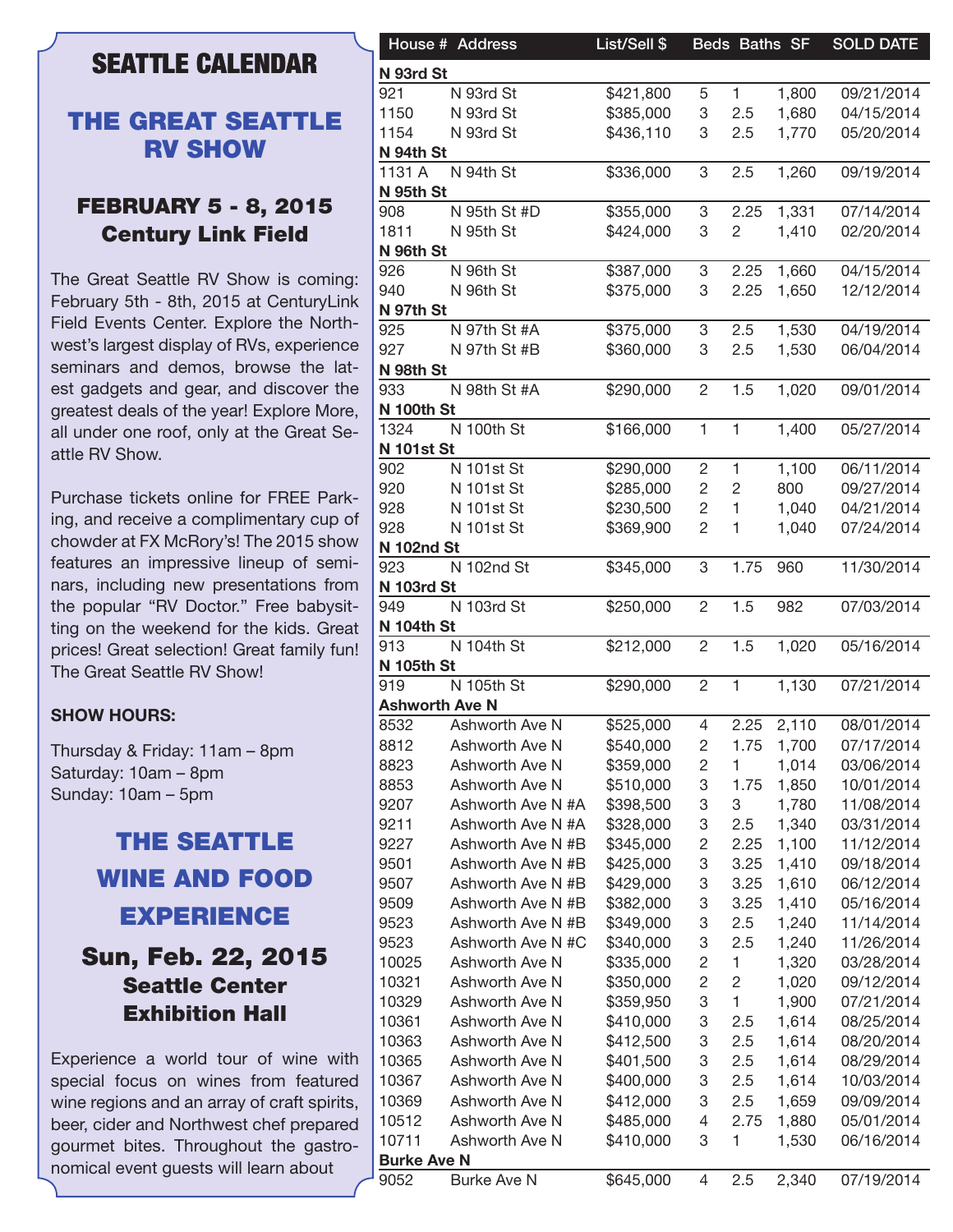|                      | House # Address        | List/Sell \$ | <b>Beds</b>  | <b>Baths</b>   | <b>SF</b> | <b>SOLD DATE</b> |
|----------------------|------------------------|--------------|--------------|----------------|-----------|------------------|
| <b>Corliss Ave N</b> |                        |              |              |                |           |                  |
| 8902                 | Corliss Ave N          | \$504,600    | 5            | 3              | 2,288     | 07/17/2014       |
| 9051                 | Corliss Ave N          | \$430,000    | 4            | 1.5            | 1,476     | 08/02/2014       |
|                      | <b>Densmore Ave N</b>  |              |              |                |           |                  |
| 8551                 | Densmore Ave N         | \$655,000    | 3            | 2.75           | 2,484     | 04/21/2014       |
| 8554                 | Densmore Ave N         | \$605,000    | 6            | 2.75           | 2,880     | 03/13/2014       |
| 8809                 | Densmore Ave N         | \$599,999    | 9            | 5.25           | 3,830     | 05/12/2014       |
| 8843                 | Densmore Ave N         | \$800,000    | 4            | 2.5            | 2,265     | 08/11/2014       |
| 8845                 | Densmore Ave N         | \$802,000    | 3            | 2.5            | 2,142     | 09/21/2014       |
| 9706                 | Densmore Ave N         | \$290,000    | 2            | 1.             | 870       | 03/31/2014       |
| 10710                | Densmore Ave N         | \$425,000    | 4            | 2              | 1,960     | 04/22/2014       |
| 10722                | Densmore Ave N         | \$480,000    | 4            | 2.5            | 2,360     | 11/20/2014       |
| 10745                | Densmore Ave N         | \$465,000    | 3            | 2.75           | 1,435     | 12/10/2014       |
|                      | <b>Interlake Ave N</b> |              |              |                |           |                  |
| 8517                 | Interlake Ave N #B     | \$430,000    | 3            | 2.25           | 1,550     | 07/19/2014       |
| 8520                 | Interlake Ave N        | \$430,000    | 2            | 1.5            |           | 06/30/2014       |
| 8523                 | Interlake Ave N #A     | \$420,000    | 3            | 2.25           | 1,520     | 06/21/2014       |
| 8537                 | Interlake Ave N #A     | \$407,000    | 3            | 2.25           | 1,430     | 09/23/2014       |
| 8539                 | Interlake Ave N #A     | \$406,100    | 3            | 2.25           | 1,410     | 05/19/2014       |
| 8543                 | Interlake Ave N #A     | \$397,500    | 3            | 2.25           | 1,430     | 08/19/2014       |
| 8557                 | Interlake Ave N        | \$360,000    | 2            | 1.75           | 1,229     | 01/27/2014       |
| 8559                 | Interlake Ave N        | \$359,000    | 2            | 1.75           | 1,229     | 02/11/2014       |
| 8826                 | Interlake Ave N        | \$480,000    | 3            | 2              | 2,180     | 02/27/2014       |
| 8827                 | Interlake Ave N #A     | \$437,309    | 3            | 2.5            | 1,590     | 04/16/2014       |
| 8835                 | Interlake Ave N        | \$407,000    | 2            | 1.5            | 1,234     | 12/03/2014       |
| 8837                 | Interlake Ave N #A     | \$449,950    | 3            | 2.25           | 1,451     | 10/17/2014       |
| 8837                 | Interlake Ave N#B      | \$455,000    | 3            | 2.25           | 1,451     | 09/28/2014       |
| 8839                 | Interlake Ave N#C      | \$399,950    | 2            | 1.5            | 1,234     | 12/03/2014       |
| 9202                 | Interlake Ave N #B     | \$414,950    | 3            | 2.5            | 1,570     | 10/27/2014       |
| 9203C                | Interlake Ave N        | \$413,450    | 3            | 2.5            | 1,567     | 05/21/2014       |
| 9206                 | Interlake Ave N #C     | \$360,000    | 3            | $\overline{c}$ | 1,300     | 04/28/2014       |
| 9236                 | Interlake Ave N #B     | \$335,000    | 3            | 2.5            | 1,430     | 07/22/2014       |
| 9243                 | Interlake Ave N #A     | \$355,000    | 3            | 2              | 1,220     | 05/27/2014       |
| 9246                 | Interlake Ave N #D     | \$317,000    | 2            | 1.5            | 1,020     | 04/16/2014       |
| 9248                 | Interlake Ave N #B     | \$340,000    | 3            | 1.5            | 1,261     | 03/11/2014       |
| 9503                 | Interlake Ave N        | \$379,500    | 3            | 2.5            | 1,420     | 04/28/2014       |
| 9559                 | Interlake Ave N        | \$350,000    | 3            | 2.5            | 1,520     | 06/20/2014       |
| 10304                | Interlake Ave N        | \$359,000    | 2            | 1.5            | 1,550     | 07/29/2014       |
| 10317                | Interlake Ave N        | \$399,950    | 3            | 2.25           | 1,850     | 05/25/2014       |
| 10336                | interlake Ave N        | \$399,950    | 3            | 1.75           | 2,028     | 05/09/2014       |
| 10534                | Interlake Ave N        | \$359,950    | 2            | 1.5            | 1,770     | 09/03/2014       |
| 10537                | Interlake Ave N        | \$320,000    | 2            | 1.             | 860       | 06/27/2014       |
| <b>Linden Ave N</b>  |                        |              |              |                |           |                  |
| 9402                 | Linden Ave N #C        | \$312,500    | $\mathbf{2}$ | 1.5            | 1,070     | 06/17/2014       |
|                      | <b>Meridian Ave N</b>  |              |              |                |           |                  |
| 9020                 | Meridian Ave N         | \$526,500    | 3            | 1.25           | 2,190     | 10/07/2014       |
| <b>Midvale Ave N</b> |                        |              |              |                |           |                  |
| 8529                 | Midvale Ave N #B       | \$355,000    | 3            | 2.5            | 1,280     | 05/28/2014       |
| 8536                 | Midvale Ave N #B       | \$380,000    | 3            | 2.25           | 1,580     | 04/25/2014       |
| 8552                 | Midvale Ave N #B       | \$406,000    | 3            | 2.5            | 1,510     | 04/25/2014       |
| 8811                 | Midvale Ave N #A       | \$345,000    | 3            | 2.25           | 1,430     | 06/18/2014       |
| 8830                 | Midvale Ave N #B       | \$360,000    | 3            | 2              | 1,270     | 05/29/2014       |
| 8834                 | Midvale Ave N #B       | \$379,000    | 3            | 2.5            | 1,380     | 10/10/2014       |
| 8842 B               | Midvale Ave N          | \$369,950    | 3            | $\overline{c}$ | 1,270     | 05/13/2014       |
| 10301                | Midvale Ave N #B       | \$300,000    | 3            | 2.5            | 1,330     | 08/11/2014       |
| 10319                | Midvale Ave N #A       | \$205,000    | 3            | 2.25           | 1,320     | 01/20/2014       |
| 10319                | Midvale Ave N #B       | \$304,000    | 2            | 2.25           | 1,320     | 10/07/2014       |
| 10547                | Midvale Ave #D         | \$233,000    | 2            |                | 850       | 12/04/2014       |
|                      |                        |              |              |                |           |                  |

and taste a wide offering of quality products through "experiences" and event features.

Woodinville Wine Country will be pouring as our Featured Wine Region bringing more than 30 wineries to the event. Also returning to this year's event is Stella Artois, Washington State Potato Commission, Top Pot Doughnuts, Bill the Butcher, Seattle magazine and Sip Northwest magazine (and their distillery row!).

## NORTHWEST FLOWER & GARDEN **SHOW**

# February 11 - 15, 2015 Washington State Convention Center

The Northwest Flower & Garden Show has been heralding the start of spring since 1989, as gardening enthusiasts from around the Northwest flock to this annual celebration, held in the beautiful Washington State Convention Center for five magical days.

#### Show Features

Small Space Showcase – Staged on the Convention Center's Skybridge spanning Pike Street far below, 16 luscious container gardens offer lots of practical ideas and inspiration, especially for apartment and condo dwellers.

Floral Competition – This opulent display of artfully arranged blooms will delight anyone who partakes in the visual splendor. Located in the South Lobby, don't miss this competition showcasing the area's best and most innovative designers and florists.

Garden Gallery - Come be inspired by 20 uniquely designed garden elements. Don't forget to vote for your favorite!